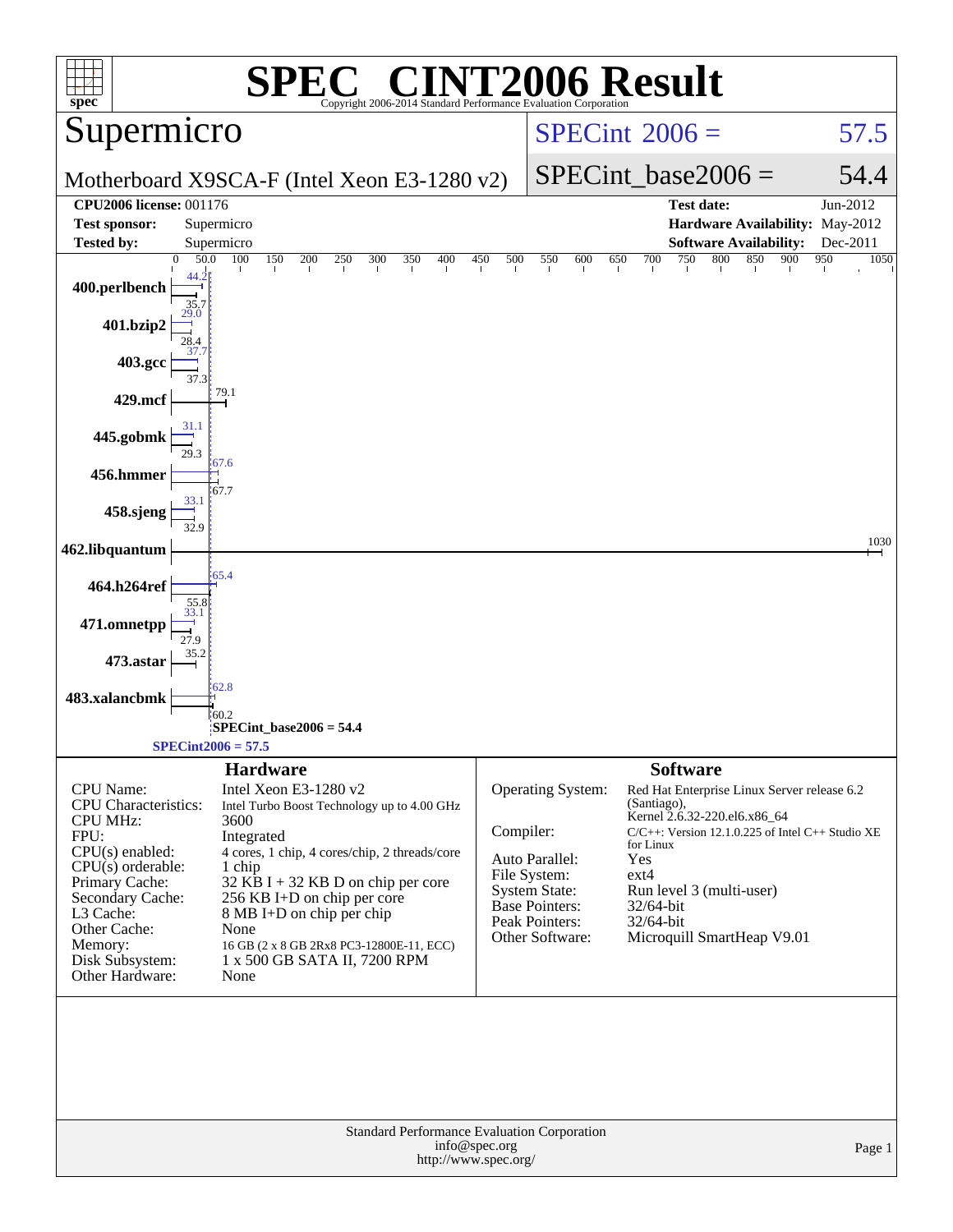

### Supermicro

#### $SPECTnt2006 = 57.5$

Motherboard X9SCA-F (Intel Xeon E3-1280 v2)

SPECint base2006 =  $54.4$ 

#### **[CPU2006 license:](http://www.spec.org/auto/cpu2006/Docs/result-fields.html#CPU2006license)** 001176 **[Test date:](http://www.spec.org/auto/cpu2006/Docs/result-fields.html#Testdate)** Jun-2012

**[Test sponsor:](http://www.spec.org/auto/cpu2006/Docs/result-fields.html#Testsponsor)** Supermicro **[Hardware Availability:](http://www.spec.org/auto/cpu2006/Docs/result-fields.html#HardwareAvailability)** May-2012 **[Tested by:](http://www.spec.org/auto/cpu2006/Docs/result-fields.html#Testedby)** Supermicro **Supermicro [Software Availability:](http://www.spec.org/auto/cpu2006/Docs/result-fields.html#SoftwareAvailability)** Dec-2011

#### **[Results Table](http://www.spec.org/auto/cpu2006/Docs/result-fields.html#ResultsTable)**

|                         | <b>Base</b>    |              |                |       |                |       | <b>Peak</b>                                                                                              |              |                |              |                |              |
|-------------------------|----------------|--------------|----------------|-------|----------------|-------|----------------------------------------------------------------------------------------------------------|--------------|----------------|--------------|----------------|--------------|
| <b>Benchmark</b>        | <b>Seconds</b> | <b>Ratio</b> | <b>Seconds</b> | Ratio | <b>Seconds</b> | Ratio | <b>Seconds</b>                                                                                           | <b>Ratio</b> | <b>Seconds</b> | <b>Ratio</b> | <b>Seconds</b> | <b>Ratio</b> |
| $ 400.\text{perlbench}$ | 274            | 35.7         | 272            | 35.9  | 273            | 35.7  | 221                                                                                                      | 44.1         | 221            | 44.2         | 221            | 44.2         |
| 401.bzip2               | 340            | 28.4         | 340            | 28.4  | 340            | 28.4  | 333                                                                                                      | 28.9         | 333            | 29.0         | 333            | 29.0         |
| $403.\text{gcc}$        | 215            | 37.4         | 216            | 37.3  | 216            | 37.3  | 213                                                                                                      | 37.7         | 214            | 37.7         | 214            | 37.7         |
| $429$ mcf               | 115            | 79.1         | 117            | 78.1  | 115            | 79.2  | 115                                                                                                      | 79.1         | 117            | 78.1         | 115            | 79.2         |
| $445$ .gobmk            | 358            | 29.3         | 358            | 29.3  | 358            | 29.3  | 337                                                                                                      | 31.1         | 337            | 31.1         | 337            | <u>31.1</u>  |
| $ 456$ .hmmer           | 138            | 67.8         | 138            | 67.7  | 138            | 67.7  | 138                                                                                                      | 67.5         | 138            | 67.7         | 138            | 67.6         |
| $ 458 \text{.}$ sjeng   | 367            | 33.0         | 367            | 32.9  | 368            | 32.9  | 365                                                                                                      | 33.1         | 366            | 33.1         | 365            | 33.1         |
| 462.libquantum          | 20.0           | 1030         | 20.4           | 1010  | 20.0           | 1030  | 20.0                                                                                                     | 1030         | 20.4           | 1010         | 20.0           | 1030         |
| 464.h264ref             | 395            | 56.0         | 396            | 55.8  | 397            | 55.7  | 339                                                                                                      | 65.4         | 338            | 65.4         | 338            | 65.4         |
| $471$ .omnetpp          | 229            | 27.2         | 222            | 28.1  | 224            | 27.9  | 192                                                                                                      | 32.6         | 188            | 33.2         | 189            | 33.1         |
| $473$ . astar           | <b>200</b>     | 35.2         | 199            | 35.3  | 200            | 35.1  | <b>200</b>                                                                                               | 35.2         | 199            | 35.3         | 200            | 35.1         |
| 483.xalancbmk           | 116            | 59.5         | 115            | 60.2  | 114            | 60.4  | 110                                                                                                      | 62.7         | <b>110</b>     | 62.8         | 110            | 62.8         |
|                         |                |              |                |       |                |       | Results appear in the order in which they were run. Bold underlined text indicates a median measurement. |              |                |              |                |              |

#### **[Operating System Notes](http://www.spec.org/auto/cpu2006/Docs/result-fields.html#OperatingSystemNotes)**

 Stack size set to unlimited using "ulimit -s unlimited" Transparent Huge Pages enabled with: echo always > /sys/kernel/mm/redhat\_transparent\_hugepage/enabled

#### **[General Notes](http://www.spec.org/auto/cpu2006/Docs/result-fields.html#GeneralNotes)**

Environment variables set by runspec before the start of the run: KMP\_AFFINITY = "granularity=fine,scatter" LD\_LIBRARY\_PATH = "/home/cpu2006/libs/32:/home/cpu2006/libs/64" OMP\_NUM\_THREADS = "4"

 Binaries compiled on a system with 1x Core i7-860 CPU + 8GB memory using RHEL5.5

#### **[Base Compiler Invocation](http://www.spec.org/auto/cpu2006/Docs/result-fields.html#BaseCompilerInvocation)**

[C benchmarks](http://www.spec.org/auto/cpu2006/Docs/result-fields.html#Cbenchmarks): [icc -m64](http://www.spec.org/cpu2006/results/res2012q3/cpu2006-20120618-23045.flags.html#user_CCbase_intel_icc_64bit_f346026e86af2a669e726fe758c88044)

[C++ benchmarks:](http://www.spec.org/auto/cpu2006/Docs/result-fields.html#CXXbenchmarks) [icpc -m64](http://www.spec.org/cpu2006/results/res2012q3/cpu2006-20120618-23045.flags.html#user_CXXbase_intel_icpc_64bit_fc66a5337ce925472a5c54ad6a0de310)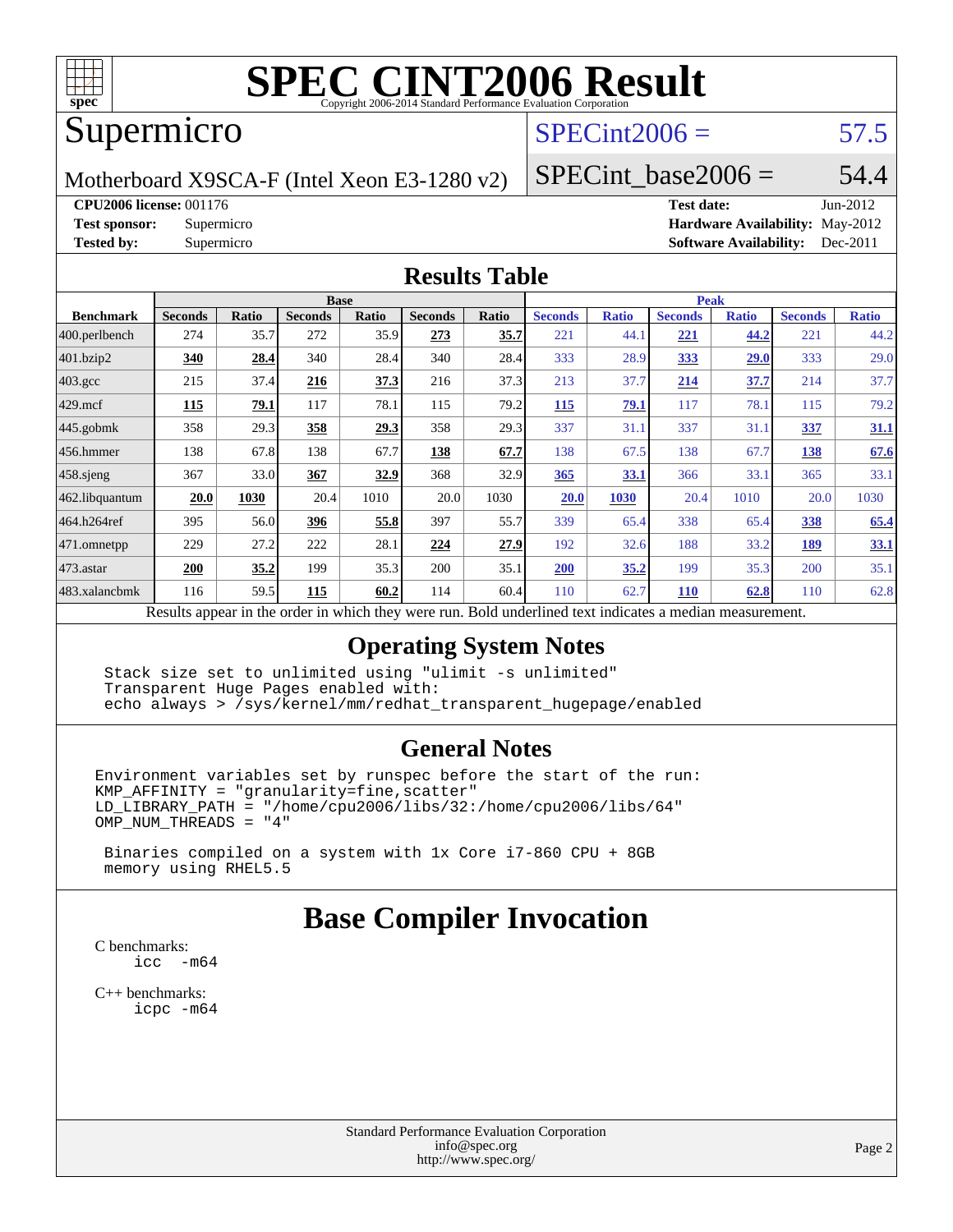

Supermicro

 $SPECint2006 = 57.5$  $SPECint2006 = 57.5$ 

Motherboard X9SCA-F (Intel Xeon E3-1280 v2)

SPECint base2006 =  $54.4$ 

**[CPU2006 license:](http://www.spec.org/auto/cpu2006/Docs/result-fields.html#CPU2006license)** 001176 **[Test date:](http://www.spec.org/auto/cpu2006/Docs/result-fields.html#Testdate)** Jun-2012 **[Test sponsor:](http://www.spec.org/auto/cpu2006/Docs/result-fields.html#Testsponsor)** Supermicro **[Hardware Availability:](http://www.spec.org/auto/cpu2006/Docs/result-fields.html#HardwareAvailability)** May-2012 **[Tested by:](http://www.spec.org/auto/cpu2006/Docs/result-fields.html#Testedby)** Supermicro **Supermicro [Software Availability:](http://www.spec.org/auto/cpu2006/Docs/result-fields.html#SoftwareAvailability)** Dec-2011

#### **[Base Portability Flags](http://www.spec.org/auto/cpu2006/Docs/result-fields.html#BasePortabilityFlags)**

 400.perlbench: [-DSPEC\\_CPU\\_LP64](http://www.spec.org/cpu2006/results/res2012q3/cpu2006-20120618-23045.flags.html#b400.perlbench_basePORTABILITY_DSPEC_CPU_LP64) [-DSPEC\\_CPU\\_LINUX\\_X64](http://www.spec.org/cpu2006/results/res2012q3/cpu2006-20120618-23045.flags.html#b400.perlbench_baseCPORTABILITY_DSPEC_CPU_LINUX_X64) 401.bzip2: [-DSPEC\\_CPU\\_LP64](http://www.spec.org/cpu2006/results/res2012q3/cpu2006-20120618-23045.flags.html#suite_basePORTABILITY401_bzip2_DSPEC_CPU_LP64) 403.gcc: [-DSPEC\\_CPU\\_LP64](http://www.spec.org/cpu2006/results/res2012q3/cpu2006-20120618-23045.flags.html#suite_basePORTABILITY403_gcc_DSPEC_CPU_LP64) 429.mcf: [-DSPEC\\_CPU\\_LP64](http://www.spec.org/cpu2006/results/res2012q3/cpu2006-20120618-23045.flags.html#suite_basePORTABILITY429_mcf_DSPEC_CPU_LP64) 445.gobmk: [-DSPEC\\_CPU\\_LP64](http://www.spec.org/cpu2006/results/res2012q3/cpu2006-20120618-23045.flags.html#suite_basePORTABILITY445_gobmk_DSPEC_CPU_LP64) 456.hmmer: [-DSPEC\\_CPU\\_LP64](http://www.spec.org/cpu2006/results/res2012q3/cpu2006-20120618-23045.flags.html#suite_basePORTABILITY456_hmmer_DSPEC_CPU_LP64) 458.sjeng: [-DSPEC\\_CPU\\_LP64](http://www.spec.org/cpu2006/results/res2012q3/cpu2006-20120618-23045.flags.html#suite_basePORTABILITY458_sjeng_DSPEC_CPU_LP64) 462.libquantum: [-DSPEC\\_CPU\\_LP64](http://www.spec.org/cpu2006/results/res2012q3/cpu2006-20120618-23045.flags.html#suite_basePORTABILITY462_libquantum_DSPEC_CPU_LP64) [-DSPEC\\_CPU\\_LINUX](http://www.spec.org/cpu2006/results/res2012q3/cpu2006-20120618-23045.flags.html#b462.libquantum_baseCPORTABILITY_DSPEC_CPU_LINUX) 464.h264ref: [-DSPEC\\_CPU\\_LP64](http://www.spec.org/cpu2006/results/res2012q3/cpu2006-20120618-23045.flags.html#suite_basePORTABILITY464_h264ref_DSPEC_CPU_LP64) 471.omnetpp: [-DSPEC\\_CPU\\_LP64](http://www.spec.org/cpu2006/results/res2012q3/cpu2006-20120618-23045.flags.html#suite_basePORTABILITY471_omnetpp_DSPEC_CPU_LP64) 473.astar: [-DSPEC\\_CPU\\_LP64](http://www.spec.org/cpu2006/results/res2012q3/cpu2006-20120618-23045.flags.html#suite_basePORTABILITY473_astar_DSPEC_CPU_LP64) 483.xalancbmk: [-DSPEC\\_CPU\\_LP64](http://www.spec.org/cpu2006/results/res2012q3/cpu2006-20120618-23045.flags.html#suite_basePORTABILITY483_xalancbmk_DSPEC_CPU_LP64) [-DSPEC\\_CPU\\_LINUX](http://www.spec.org/cpu2006/results/res2012q3/cpu2006-20120618-23045.flags.html#b483.xalancbmk_baseCXXPORTABILITY_DSPEC_CPU_LINUX)

#### **[Base Optimization Flags](http://www.spec.org/auto/cpu2006/Docs/result-fields.html#BaseOptimizationFlags)**

[C benchmarks](http://www.spec.org/auto/cpu2006/Docs/result-fields.html#Cbenchmarks):

[-xAVX](http://www.spec.org/cpu2006/results/res2012q3/cpu2006-20120618-23045.flags.html#user_CCbase_f-xAVX) [-ipo](http://www.spec.org/cpu2006/results/res2012q3/cpu2006-20120618-23045.flags.html#user_CCbase_f-ipo) [-O3](http://www.spec.org/cpu2006/results/res2012q3/cpu2006-20120618-23045.flags.html#user_CCbase_f-O3) [-no-prec-div](http://www.spec.org/cpu2006/results/res2012q3/cpu2006-20120618-23045.flags.html#user_CCbase_f-no-prec-div) [-parallel](http://www.spec.org/cpu2006/results/res2012q3/cpu2006-20120618-23045.flags.html#user_CCbase_f-parallel) [-opt-prefetch](http://www.spec.org/cpu2006/results/res2012q3/cpu2006-20120618-23045.flags.html#user_CCbase_f-opt-prefetch) [-auto-p32](http://www.spec.org/cpu2006/results/res2012q3/cpu2006-20120618-23045.flags.html#user_CCbase_f-auto-p32)

[C++ benchmarks:](http://www.spec.org/auto/cpu2006/Docs/result-fields.html#CXXbenchmarks)

[-xAVX](http://www.spec.org/cpu2006/results/res2012q3/cpu2006-20120618-23045.flags.html#user_CXXbase_f-xAVX) [-ipo](http://www.spec.org/cpu2006/results/res2012q3/cpu2006-20120618-23045.flags.html#user_CXXbase_f-ipo) [-O3](http://www.spec.org/cpu2006/results/res2012q3/cpu2006-20120618-23045.flags.html#user_CXXbase_f-O3) [-no-prec-div](http://www.spec.org/cpu2006/results/res2012q3/cpu2006-20120618-23045.flags.html#user_CXXbase_f-no-prec-div) [-opt-prefetch](http://www.spec.org/cpu2006/results/res2012q3/cpu2006-20120618-23045.flags.html#user_CXXbase_f-opt-prefetch) [-auto-p32](http://www.spec.org/cpu2006/results/res2012q3/cpu2006-20120618-23045.flags.html#user_CXXbase_f-auto-p32) [-Wl,-z,muldefs](http://www.spec.org/cpu2006/results/res2012q3/cpu2006-20120618-23045.flags.html#user_CXXbase_link_force_multiple1_74079c344b956b9658436fd1b6dd3a8a) [-L/smartheap -lsmartheap64](http://www.spec.org/cpu2006/results/res2012q3/cpu2006-20120618-23045.flags.html#user_CXXbase_SmartHeap64_5e654037dadeae1fe403ab4b4466e60b)

#### **[Base Other Flags](http://www.spec.org/auto/cpu2006/Docs/result-fields.html#BaseOtherFlags)**

[C benchmarks](http://www.spec.org/auto/cpu2006/Docs/result-fields.html#Cbenchmarks):

403.gcc: [-Dalloca=\\_alloca](http://www.spec.org/cpu2006/results/res2012q3/cpu2006-20120618-23045.flags.html#b403.gcc_baseEXTRA_CFLAGS_Dalloca_be3056838c12de2578596ca5467af7f3)

### **[Peak Compiler Invocation](http://www.spec.org/auto/cpu2006/Docs/result-fields.html#PeakCompilerInvocation)**

[C benchmarks \(except as noted below\)](http://www.spec.org/auto/cpu2006/Docs/result-fields.html#Cbenchmarksexceptasnotedbelow):

[icc -m64](http://www.spec.org/cpu2006/results/res2012q3/cpu2006-20120618-23045.flags.html#user_CCpeak_intel_icc_64bit_f346026e86af2a669e726fe758c88044)

400.perlbench: [icc -m32](http://www.spec.org/cpu2006/results/res2012q3/cpu2006-20120618-23045.flags.html#user_peakCCLD400_perlbench_intel_icc_a6a621f8d50482236b970c6ac5f55f93)

445.gobmk: [icc -m32](http://www.spec.org/cpu2006/results/res2012q3/cpu2006-20120618-23045.flags.html#user_peakCCLD445_gobmk_intel_icc_a6a621f8d50482236b970c6ac5f55f93)

464.h264ref: [icc -m32](http://www.spec.org/cpu2006/results/res2012q3/cpu2006-20120618-23045.flags.html#user_peakCCLD464_h264ref_intel_icc_a6a621f8d50482236b970c6ac5f55f93)

[C++ benchmarks \(except as noted below\):](http://www.spec.org/auto/cpu2006/Docs/result-fields.html#CXXbenchmarksexceptasnotedbelow) [icpc -m32](http://www.spec.org/cpu2006/results/res2012q3/cpu2006-20120618-23045.flags.html#user_CXXpeak_intel_icpc_4e5a5ef1a53fd332b3c49e69c3330699)

473.astar: [icpc -m64](http://www.spec.org/cpu2006/results/res2012q3/cpu2006-20120618-23045.flags.html#user_peakCXXLD473_astar_intel_icpc_64bit_fc66a5337ce925472a5c54ad6a0de310)

Standard Performance Evaluation Corporation [info@spec.org](mailto:info@spec.org) <http://www.spec.org/>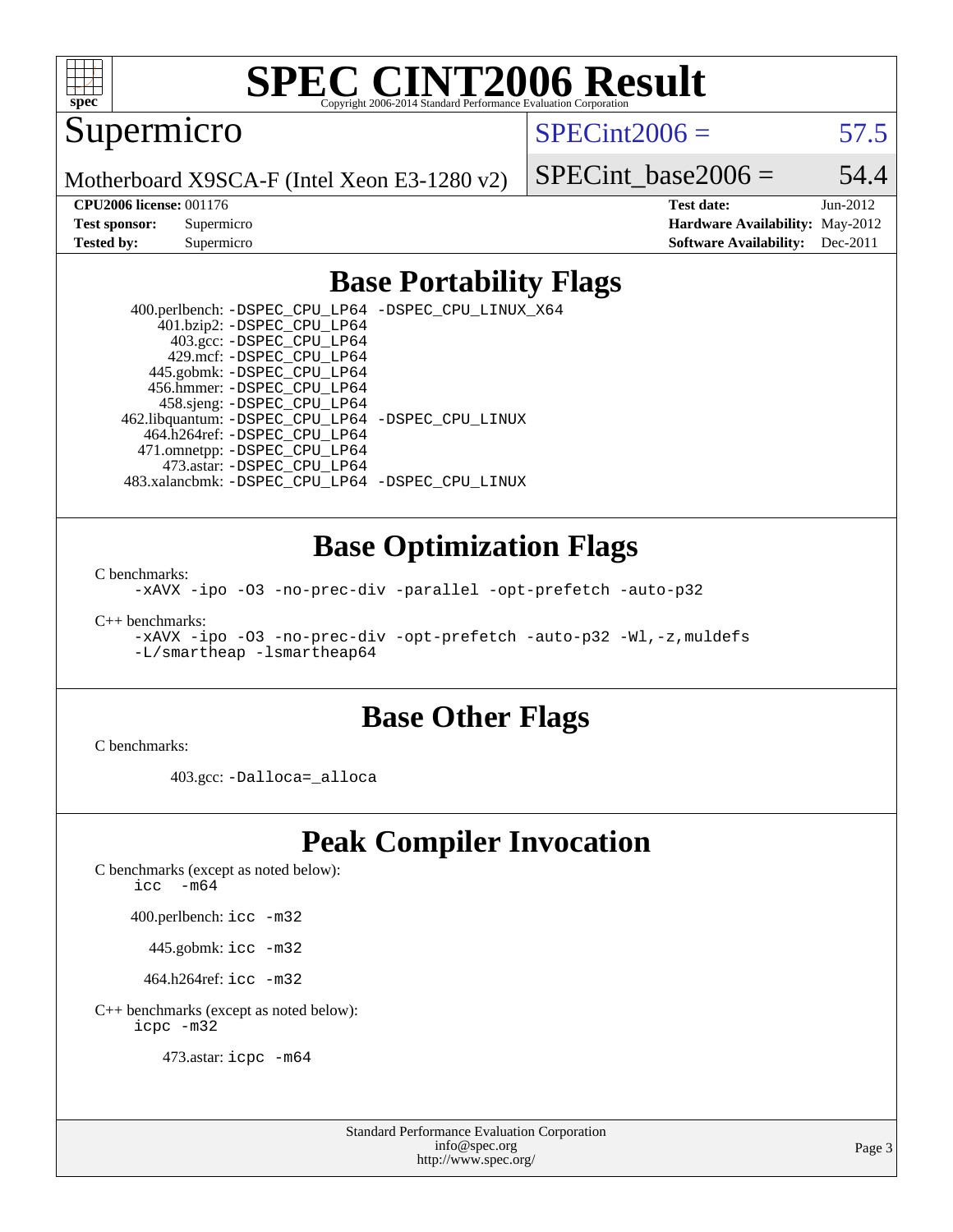

Supermicro

 $SPECint2006 = 57.5$  $SPECint2006 = 57.5$ 

Motherboard X9SCA-F (Intel Xeon E3-1280 v2)

SPECint base2006 =  $54.4$ 

**[CPU2006 license:](http://www.spec.org/auto/cpu2006/Docs/result-fields.html#CPU2006license)** 001176 **[Test date:](http://www.spec.org/auto/cpu2006/Docs/result-fields.html#Testdate)** Jun-2012 **[Test sponsor:](http://www.spec.org/auto/cpu2006/Docs/result-fields.html#Testsponsor)** Supermicro Supermicro **[Hardware Availability:](http://www.spec.org/auto/cpu2006/Docs/result-fields.html#HardwareAvailability)** May-2012 **[Tested by:](http://www.spec.org/auto/cpu2006/Docs/result-fields.html#Testedby)** Supermicro **Supermicro [Software Availability:](http://www.spec.org/auto/cpu2006/Docs/result-fields.html#SoftwareAvailability)** Dec-2011

#### **[Peak Portability Flags](http://www.spec.org/auto/cpu2006/Docs/result-fields.html#PeakPortabilityFlags)**

 400.perlbench: [-DSPEC\\_CPU\\_LINUX\\_IA32](http://www.spec.org/cpu2006/results/res2012q3/cpu2006-20120618-23045.flags.html#b400.perlbench_peakCPORTABILITY_DSPEC_CPU_LINUX_IA32) 401.bzip2: [-DSPEC\\_CPU\\_LP64](http://www.spec.org/cpu2006/results/res2012q3/cpu2006-20120618-23045.flags.html#suite_peakPORTABILITY401_bzip2_DSPEC_CPU_LP64) 403.gcc: [-DSPEC\\_CPU\\_LP64](http://www.spec.org/cpu2006/results/res2012q3/cpu2006-20120618-23045.flags.html#suite_peakPORTABILITY403_gcc_DSPEC_CPU_LP64) 429.mcf: [-DSPEC\\_CPU\\_LP64](http://www.spec.org/cpu2006/results/res2012q3/cpu2006-20120618-23045.flags.html#suite_peakPORTABILITY429_mcf_DSPEC_CPU_LP64) 456.hmmer: [-DSPEC\\_CPU\\_LP64](http://www.spec.org/cpu2006/results/res2012q3/cpu2006-20120618-23045.flags.html#suite_peakPORTABILITY456_hmmer_DSPEC_CPU_LP64) 458.sjeng: [-DSPEC\\_CPU\\_LP64](http://www.spec.org/cpu2006/results/res2012q3/cpu2006-20120618-23045.flags.html#suite_peakPORTABILITY458_sjeng_DSPEC_CPU_LP64) 462.libquantum: [-DSPEC\\_CPU\\_LP64](http://www.spec.org/cpu2006/results/res2012q3/cpu2006-20120618-23045.flags.html#suite_peakPORTABILITY462_libquantum_DSPEC_CPU_LP64) [-DSPEC\\_CPU\\_LINUX](http://www.spec.org/cpu2006/results/res2012q3/cpu2006-20120618-23045.flags.html#b462.libquantum_peakCPORTABILITY_DSPEC_CPU_LINUX) 473.astar: [-DSPEC\\_CPU\\_LP64](http://www.spec.org/cpu2006/results/res2012q3/cpu2006-20120618-23045.flags.html#suite_peakPORTABILITY473_astar_DSPEC_CPU_LP64) 483.xalancbmk: [-DSPEC\\_CPU\\_LINUX](http://www.spec.org/cpu2006/results/res2012q3/cpu2006-20120618-23045.flags.html#b483.xalancbmk_peakCXXPORTABILITY_DSPEC_CPU_LINUX)

### **[Peak Optimization Flags](http://www.spec.org/auto/cpu2006/Docs/result-fields.html#PeakOptimizationFlags)**

```
C benchmarks:
```

```
Standard Performance Evaluation Corporation
                                          info@spec.org
     400.perlbench: -xAVX(pass 2) -prof-gen(pass 1) -ipo(pass 2) -O3(pass 2)
                -no-prec-div(pass 2) -prof-use(pass 2) -opt-prefetch
                -ansi-alias
        401.bzip2: -xAVX(pass 2) -prof-gen(pass 1) -ipo(pass 2) -O3(pass 2)
                -no-prec-div -prof-use(pass 2) -auto-ilp32 -opt-prefetch
                -ansi-alias
          403.gcc: -xAVX -ipo -O3 -no-prec-div -inline-calloc
                -opt-malloc-options=3 -auto-ilp32
         429.mcf: basepeak = yes
       445.gobmk: -xAVX(pass 2) -prof-gen(pass 1) -prof-use(pass 2)
                -ansi-alias
       456.hmmer: -xAVX -ipo -O3 -no-prec-div -unroll2 -auto-ilp32
                -ansi-alias
         458.sjeng: -xAVX(pass 2) -prof-gen(pass 1) -ipo(pass 2) -O3(pass 2)
                -no-prec-div(pass 2) -prof-use(pass 2) -unroll4
    462.libquantum: basepeak = yes
       464.h264ref: -xAVX(pass 2) -prof-gen(pass 1) -ipo(pass 2) -O3(pass 2)
                -no-prec-div(pass 2) -prof-use(pass 2) -unroll2
                -ansi-alias
C++ benchmarks: 
      471.omnetpp: -xAVX(pass 2) -prof-gen(pass 1) -ipo(pass 2) -O3(pass 2)
                -no-prec-div(pass 2) -prof-use(pass 2)
                -opt-ra-region-strategy=block -ansi-alias
                -Wl,-z,muldefs -L/smartheap -lsmartheap
                                        Continued on next page
```
<http://www.spec.org/>